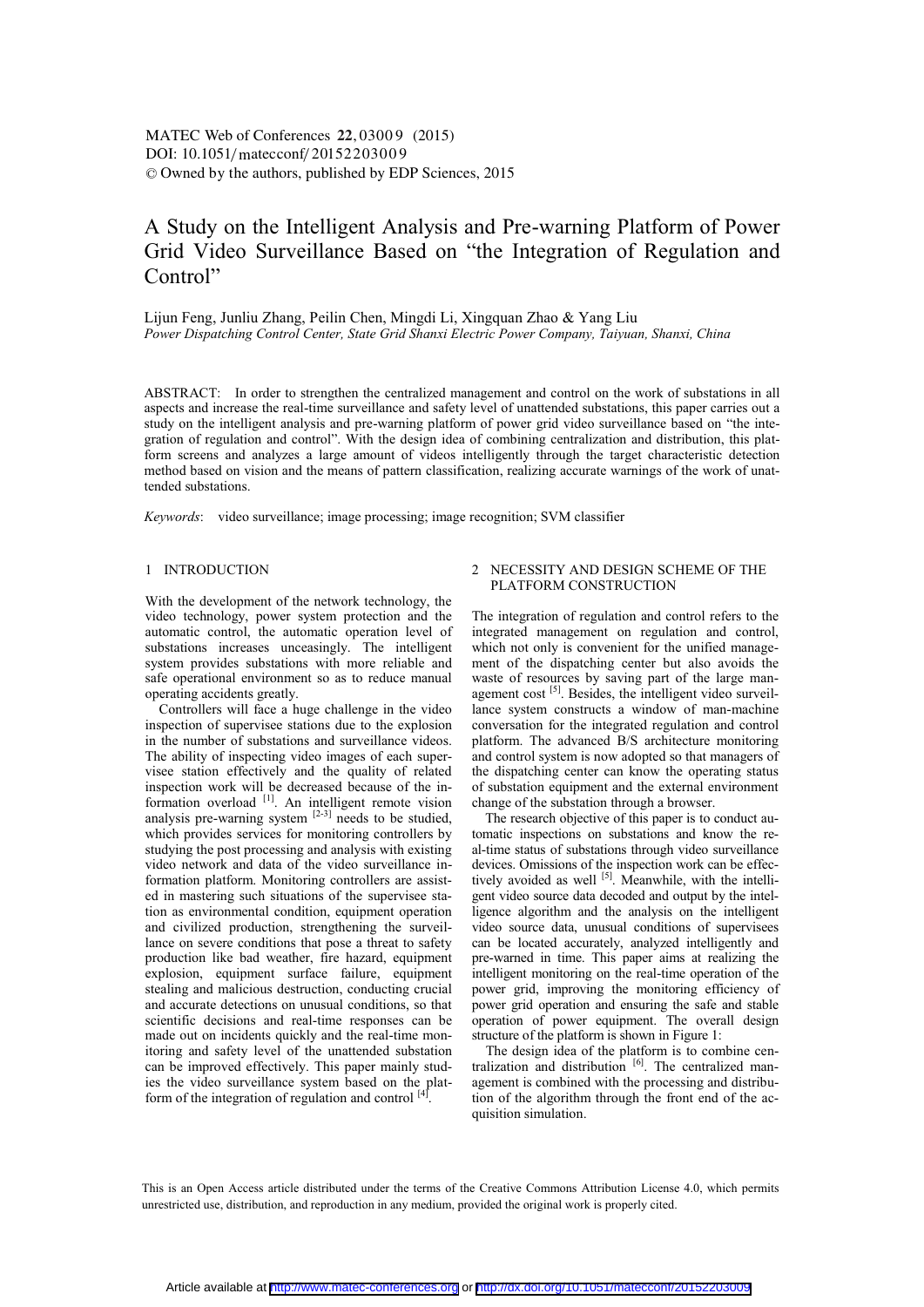# MATEC Web of Conferences



Figure 1. The overall design structure of the video surveillance of unattended substations



Figure 2. The working structure of the surveillance center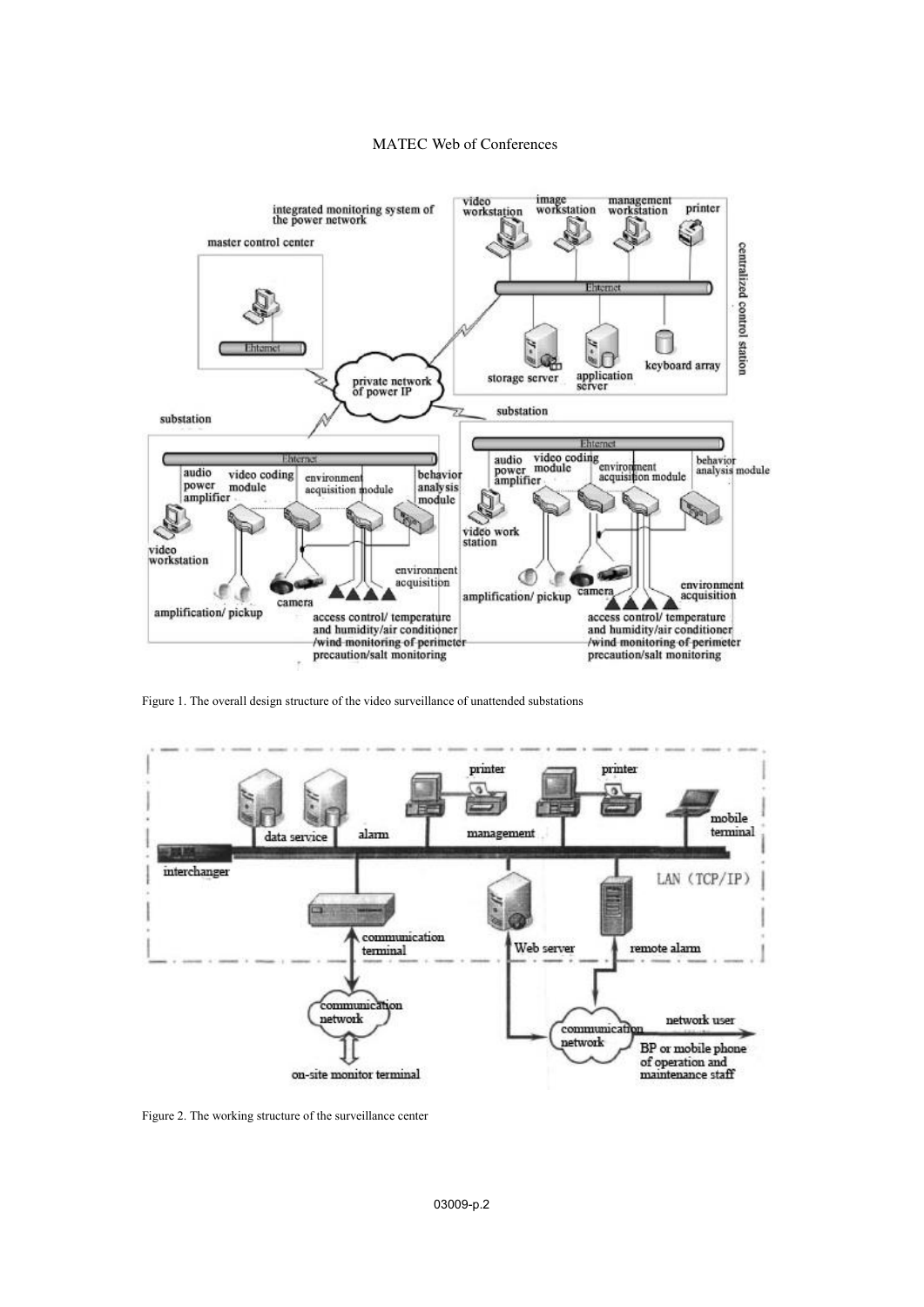

## Figure 3. Operational process

Video surveillance system mainly consists of three parts, namely remote substation, centralized control station and surveillance center (master control center). The responsibility of the surveillance center is to conduct unified regulation on the video surveillance, the network and videos of all devices and to authorize each centralized control center as well as its region. As for the surveillance center, the management interface includes two parts, the user configuration of high-level administrators and the configuration of the maintenance system. For the security, only administrators are permitted to log onto the control center with the privilege to set up a database  $^{[7]}$  so as to regulate the configuration of facilities and authorize clients. In addition, the operation log of any user is recorded in detail  $^{[8]}$  so that operations are well documented. Operation records of this kind guarantee the safe operation of the system effectively.

#### 3 KEY TECHNOLOGIES OF THE PLATFORM

Key technologies of the platform are the target characteristic detection method based on vision and the means of pattern classification, which screen and analyze a large amount of videos intelligently and realize accurate warnings of the work of unattended substations. The calculation and the function realization of the detection algorithm are introduced as follows:

#### **Detection algorithm**

As for the intelligent video analysis system of complicated fields like substations, the target characteristic detection method based on vision and the means of pattern classification are mainly adopted. Detecting steps are provided below:

#### **1) Background modeling of the field**

This platform carries out static field modeling with images and videos that are collected from the working site of a substation and updates the model built by the newly collected images in time [9]. Gaussian mixture model is adopted in this paper for modeling. Multiple probability distributions are needed to describe a field and realize background subtraction: g

$$
\omega_{k,t} = (1 - \alpha)\omega_{k,t} - 1 + \alpha \ (M_{k,t}) \tag{1}
$$

$$
\mu_t = (1 - \beta)\mu_{t-1} + \beta X_t \tag{2}
$$

$$
\sigma_t^2 = (1 - \beta)\sigma_{t-1}^2 + \beta(X_t - \mu_t)I(X_t - \mu_t)
$$
 (3)

$$
M_{k,t} = \begin{cases} 1, \text{matched} \\ 0, \text{unmatched} \end{cases} \tag{4}
$$

$$
\beta = \alpha \eta \left( X | \mu_k, \sigma_k \right) \tag{5}
$$

Where,  $\alpha$  is a constant term, representing the update rate of the Gaussian mixture model.

1 α stands for the change rate of the model pa-

rameters;  $M_{k,t}$  is a constant term, which is defined

in Formula (4);  $\beta$  is an automatic adjusting term, standing for the learning rate of the Gaussian mixture model defined in Formula (5). It is worth noting that Formula (2) and Formula (3) update only for the matched Gaussian distribution while maintain parameters unchanged for other unmatched Gaussian distribution.

## **2) Target detection**

After the acquisition of background information, the background subtraction is applied to detecting whether there are suspicious targets in newly obtained images. Lock possible suspicious targets so as to provide convenience for tracking and behavior analysis [10]. The operational process is shown in Figure 3.

In this figure,  $f_n$  stands for the current frame image; B is the background image.  $B(x, y)$  and  $B(x, y)$  respectively stand for the background image and the gray value of the pixel of  $(x, y)$  in the current frame image. Conduct the difference algorithm shown below and take the absolute value in the meantime so as to obtain the differential image Dn.

Set the threshold value T and carry out binary processing on the differential image. As shown in Formula (6), thresholds that are larger than this threshold are evaluated as 1, standing for moving target points; otherwise, thresholds are evaluated as  $\mathbf{Q}$  anding for background points. The binary image  $\mathbb{R}^n$  with separated target and background can be obtained thusly.

#### **3) Feature extraction**

This platform adopts the feature algorithm of Histogram of Oriented Gradient (HOG) for the feature detection of such devices as transformers and disconnecting switches in a substation. The detection on device status changes can be realized accurately through the combination of HOG feature algorithm and SVM classifier.

The HOG feature extraction algorithm used in this paper grays the detection target first (regarding the image as a 3d image of x, y, z (gray scale)) and stand-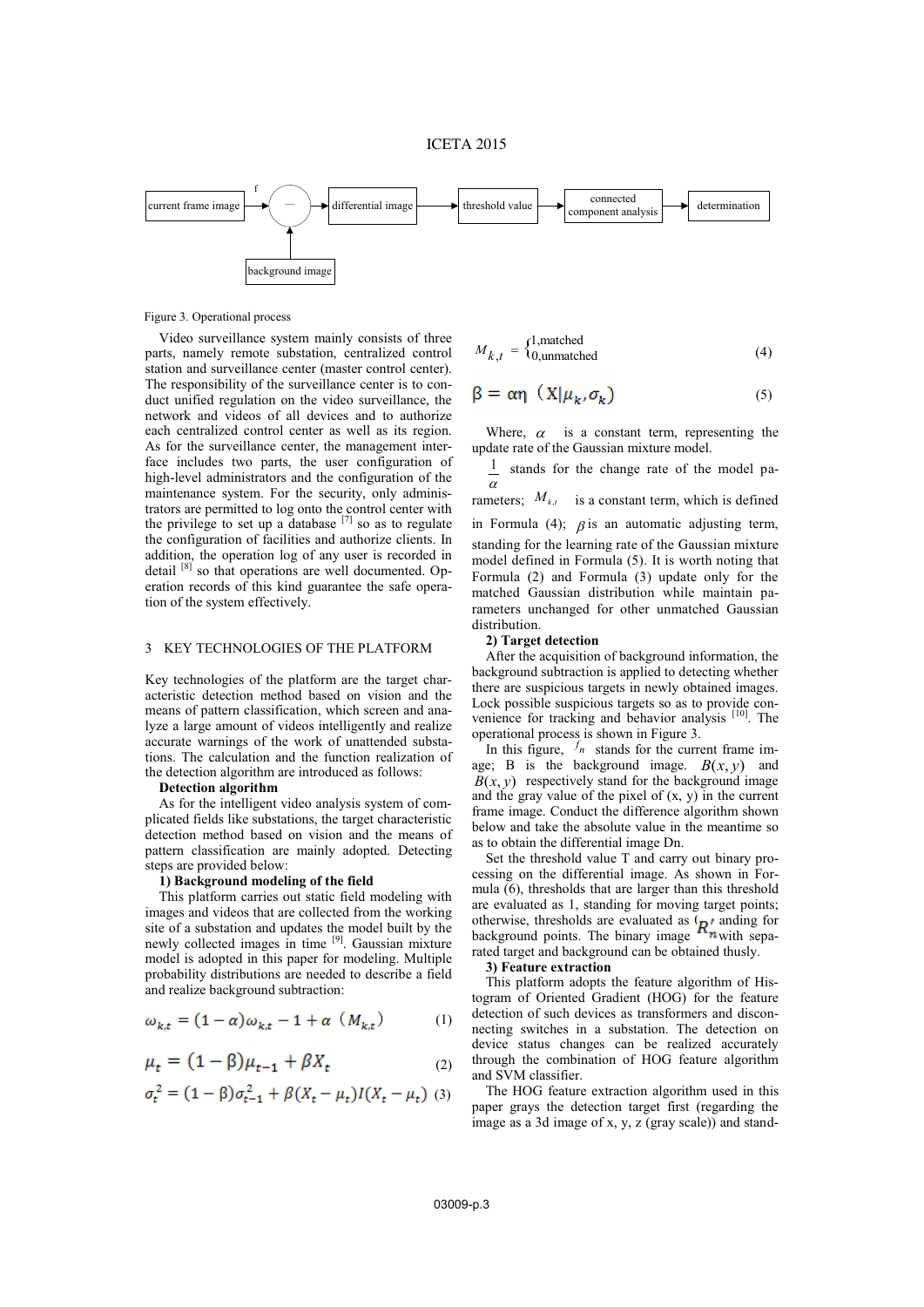# MATEC Web of Conferences

ardizes (normalizes) the color space of the input image with Gamma correction method. The objective is to adjust the contrast of the image, reduce the impact brought by the local shadow and illumination changes of the image, and suppress the interference of noise. The calculation of the gradient (including size and direction) of each image aims at mainly capturing the outline information and further reducing the interference of light. The image is divided into small cells (for example, 6\*6 pixel/cell); provide the gradient histogram of each cell (the number of different gradients) so as to form the descriptor of each cell; a block is formed by several cell (for example, 3\*3 cell/block) and the HOG feature descriptor of the block can be acquired through the connection of all the cell features in one block. The HOG feature descriptor of the image (the target of your detection) can be obtained through the connection of all HOG feature descriptors of the block in the image. This is the final eigenvector for the classified usage (formalized).

#### **4) Pattern classification**

Based on the database of data samples and feature extraction, trainings are conducted in SVM [11]. Linear SVM is adopted for training on account of the problem of speed. In this paper, SVM classifier is applied in the pattern classification of detection targets. As for two classifiers based on SVM and the SVM with poor classification accuracy, the weighted voting is conducted to the SVM classifier through AdaBoost algorithm so as to increase the classification viscosity. The training diagram of the algorithm is shown in Figure 4.





The technology is able to realize effective analyses on surveillance videos and data of substations as well as on intrusion detection, foreign substance detection, fire and smoke detection and oil leakage detection. The algorithm has a strong robustness, the system structure of which is able to carry out real-time detections on video information and interact with the technology supporting system in analyses and applications. As for regulation and surveillance staffs, the monitoring efficiency and means of remote failure judgment are both increased largely.

## 4 FUNCTION REALIZATION OF THE PLAT-FORM

This platform establishes a multimedia database of typical scenes. This database is a comprehensive multimedia database, including not only equipment scenes, background data, abnormal incident data (like the data of transformer oil leakage), personnel intrusion behavior data (staying, wandering, and crossing) but also the understanding of scenes and pre-defined parameters. After the acquisition of background information on this basis, the target characteristic detection method and the means of pattern classification are adopted to realize the automatic identification and monitoring of the key mapping state changes of substation equipment, realize the automatic identification and warning of safe working behaviors in the complex background, and further enrich methods of routing inspection, equipment failure detection, maintenance means, abnormal behavior identification as well as methods of intelligent retrieval of multimedia data. With the processing of intelligence analysis, equipment hidden dangers brought by security protection, defense and bad weather of a substation and remnants around the substation can be found in the first time. The comparison diagram of the traditional surveillance model and the intelligent surveillance model is provided below in table 1.

#### 5 SUMMARY AND OUTLOOK

With the help of the powerful video data processing function, the platform carries out high-speed analyses on video data through different algorithms, filters out uninteresting information of users and emphasizes valuable information for surveillance staff, reducing the labor intensity of video surveillance staff as well as false and missing alarms significantly and increasing the efficiency of processing alarm events. Meanwhile, the extraction of key information can lead to applications with high values through the combination with other grid surveillance systems.

With the development of high-definition video technology and the constant enrichment of network resources, high-definition videos and the existing standard definition videos will be unified in the same platform and surveillance methods of the platform will become more refined. Considering more special factors, opinions can be sought in a larger range in terms